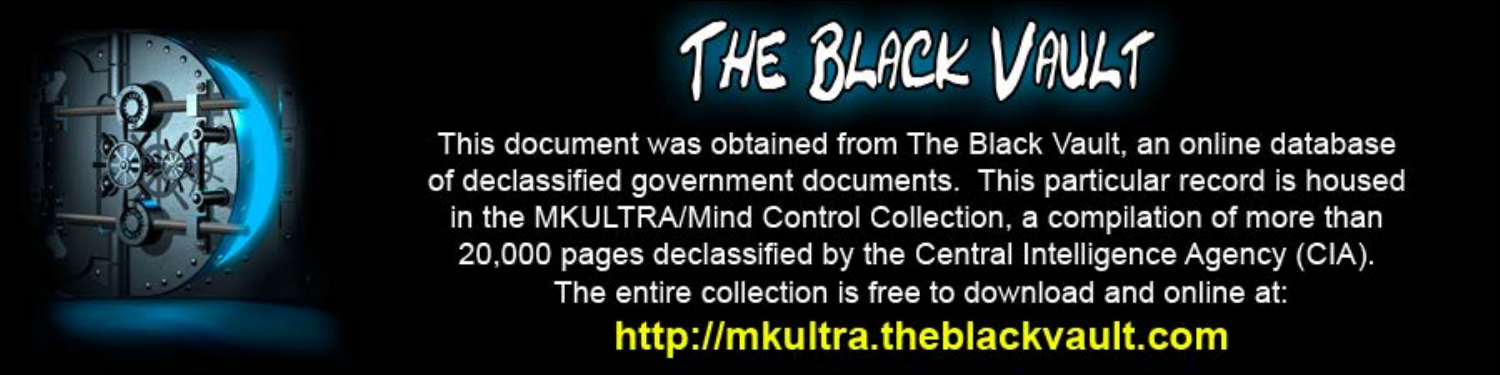$A/15, 1, 38/5$ Report of Special Meeting hed in  $\tilde{H}\cdot\mathfrak{z}_0$  $\mathbf{F}$  on  $1$  June  $1951...$ Matters relating to CIA Project "Bluebird" SUBJECT: Those Present:  $\frac{B}{l}$ **REMAILED Stations To all OK. LV. IN.** A Note: attended as a consultant to CIA. Due to the illness of was to have represented the also represented

that agency.

## 1. The Agenda:

No formal agenda was prepared for the meeting. It had previously been described as an informal get-together of representatives from the  $H - B - 1$ to discuss the subject. At the meeting the informal atmosphere prevailed and all matters related to the influence or control of the minds of individuals were discussed. These matters ranged from the specific subject of means for extracting information to the broadest aspects of psychological warfare and propaganda.

## $2.$ Background:

CIA interest in the seccific subject of deviring scientific methods for controlling the minds of individuals had previously been C indicated to the state entiro unh his contacts with formerly the After his departure from CIA and while with the U.S. interest in this matter has been indicated to the second by the  $\boldsymbol{\beta}$ THE MORE CAR OF THE CONTRACTOR OF THE PROPERTY discussed the matter briefly with the of the prior to becoming associated with CIA in connection with the  $H - B/I$ present project.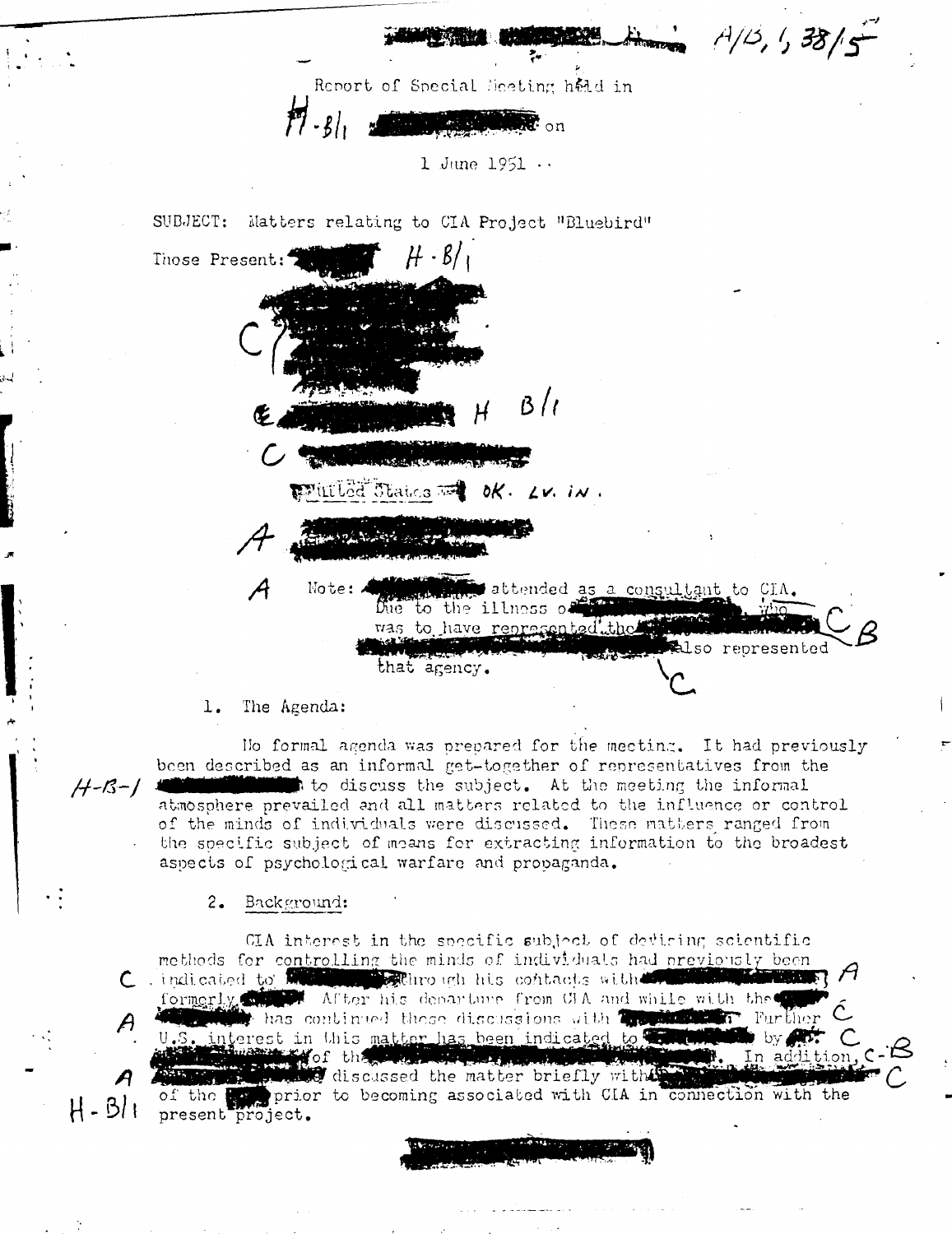C Since the strategy of the visiting in the strategy of the the opportunity of getting together with representatives of those agencies which had previously indicated an interest in the matter. Thus an invitation was extended to both the CIA and the winn the U.S.  $\beta$ 

وموسيو

 $C_{H.8/}$ 

During the meeting it became apparent that t was specifically interested in:

a. Determining what programs of this nature, both research and operational, are going on in the U.S.

b. Determining whether there is sufficient importance to the matter to warrant limited attention by the  $\frac{1}{100}$  Research  $H \cdot B$ , Establishment.

c. If the matter is important, determining the types of research programs to be established in the state  $H - B/I$ 

d. "Converting" who acometly had strong C reservations as to the value of projects of this nature.

e. Establishing a program for future coordinated action on these matters by the  $\frac{1}{2}$   $\frac{1}{2}$   $\frac{1}{2}$   $\frac{1}{2}$   $\frac{1}{2}$   $\frac{1}{2}$   $\frac{1}{2}$   $\frac{1}{2}$   $\frac{1}{2}$   $\frac{1}{2}$   $\frac{1}{2}$   $\frac{1}{2}$   $\frac{1}{2}$   $\frac{1}{2}$   $\frac{1}{2}$   $\frac{1}{2}$   $\frac{1}{2}$   $\frac{1}{2}$   $\frac{1}{2}$   $\frac{1}{2}$   $\frac{1}{2}$   $\frac{1}{2}$ 

3. Discussions:

Discussion of programs of this nature in the U.S.

(1) South of the contained that because of the state previous activities, CIA has an interest in any developments along this line which might be useful to us. As far as programs in the U.S. are concerned, there are many independent activities which are closely related, but no over-all program has been established to our knowledge.  $\mathcal{B}$  and  $\mathcal{B}$  and  $\mathcal{B}$  and  $\mathcal{B}$  and  $\mathcal{B}$ the situation with respect to the we ralso, and that we would be most interested in knowing their plans on the subject.

(2) As anticipated the comparison epresentatives made re- $/H - 8/$ peated reference to specific cases and, in particular, the case. We explained that this case was widely publicized and full reports have been published in the navspapers. Actually, as far as the U.S. Covernment is concerned, the state had been offered the facilities of the individual content for his rehabilitation, but because of the attendant publicity, no effort has been made to interrogate him. This will undoubtedly continue to be the case because:

a. Complete information on the subject is available in the newspapers and

b. His prominence prevents any direct approach.

 $-2-$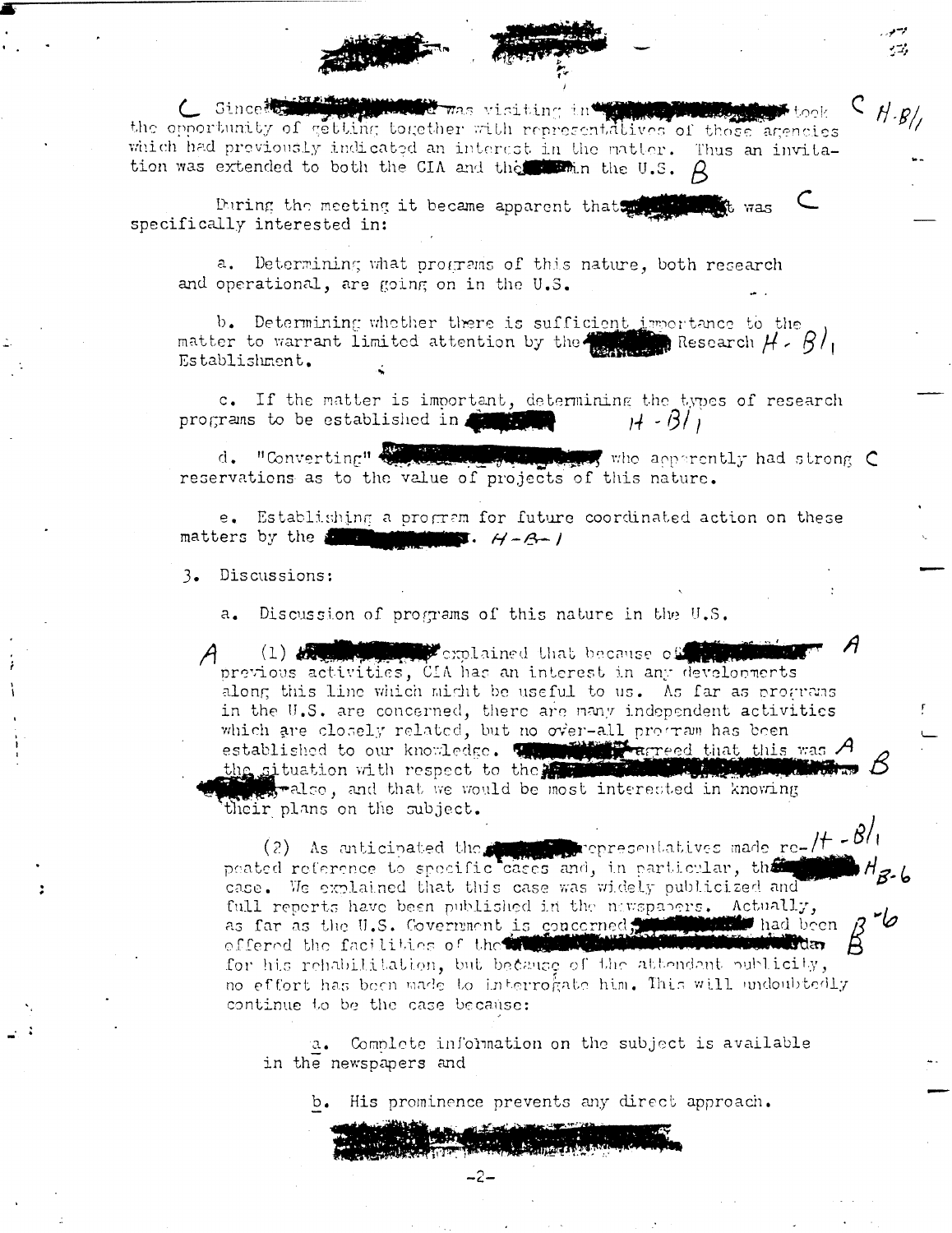(3). The  $\blacksquare$  second content with this explanation  $\# \angle \mathcal{B}/\mathcal{C}$ although somewhat disappointed. They cuggested:

a. Attempts to find out through the state of , whether  $\beta$  -  $\vee$ any permanent personality changes have occurred in her husband.

b. Psychiatric consultation during his rehabilitation. who is a practicing psychiatrist and acquainted<br>with psychiatrists at the principle of the property of the second  $\beta$ <br>we are not exploiting the opportunity. I attributed this either to a carefully timed probe based on some actual information a prossessed, or to a suggestion made in all sin- C cerity. At any rate I thanked him for the suggestion).

b. Discussions on Importance of Project:

(1) These discussions were complicated by repeated and lengthy excursions into the broader aspects of psychology as it pertains to control of groups or masses rather than control of the mind of an individual. While the **Community** representa- H tives were anxious to stay on the subject, at the outset that there was nothing new in the whole business from what was practiced during the inquisition days and there was little hope of achieving any profound results through research. He was obviously much more interested in the broader aspects of ' propaganda and nolitical warfare particularly as it applies to penetration of communism into trade unions, etc., and means of blocking such cenetration. At the close of the meeting, however, with the idea and agreed with the idea and agreed as to its importance from a research standnoint. The others present had been convinced prior to the meeting and had little difficulty in reaching a common understanding that this is a vital field in the defence of the Western Powers.

c. Programs to be established in the state  $H - B/I$ 

where representatives had obviously discussed / $f$  - $\beta$ //  $(1)$ Thomasine several programs which they were anxious to explore, once the value of the research had been established. These programs are:

> Political Warfare.  $a_{\bullet}$

Research into the naychological factors causing the human mind to accept pertain political beliefs. aimed at determining means for combatting communism and "selling" democracy. This program was suggested with the second time response to the second the second second terms of the second second terms of the second second second second second second second second second second second second second second second second second s by V is not directly related to the subject of project "Bluebird", it follows the primary interest of **Nov**repre-**Reduced** Trand the strong feeling of the sentatives as to the importance of the broader aspects

 $H - B/I$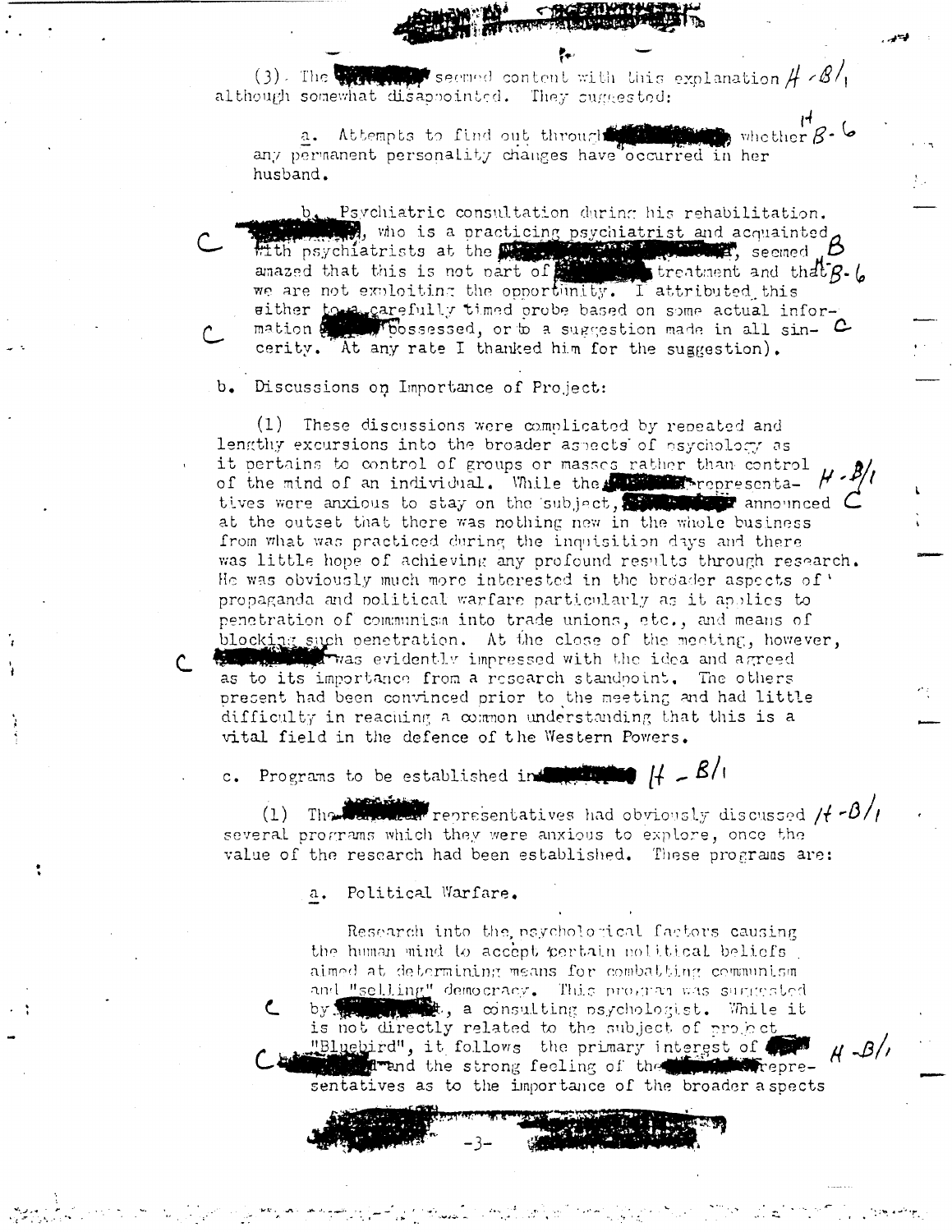of the matter. Certain aspects tof the research will closely parallel "Bluebird" research. It will be carried out through various statistical and theoretical approaches resulting in hypotheses which can be published and thereby attract the comment of experts throughout the three countries. Later on clinical research will be adopted to further test the hypotheses.

Control of the Individual Human Mind.  $b_{\bullet}$ 

Research into the means whereby an individual may be brought temporarily or perhaps permanently under the control of another. This project was suggested by who is prepared to undertake it immediately should it be approved. The mas had previous experience in this **Example 2** in the near future for experimentation with animals on the factors which influence behavior. While this grant will not permit human experimentation he feels that such experimentation can be tied in. He proposes theoretical approaches - further development of hypotheses through research on animals - and finally human experimentation in those areas found promising.

(2) It was indicated at the close of the meeting that both of the projects will be written up for consideration by the  $\mathbb{E}$  and will probably be approved.  $A - B$ ,

d. "Conversion" of

the seat had strong views on the value (1) As noted above of the approach to the "mass" or group problem but little sympathy with the "individual" problem. The proposal to establish the "political warfare" project (noted above) met with his enthusiastic approval. The second project intrigued him and after lengthy discussions he became quite enthusiastic on this also. arreed to put some of his scientists who have been working on both problems in touch with the community and it is believed / + - B- / that coordinated in the set programs will result.  $\mu - \beta / \mu$ 

Further coordinated action in the three countries:  $\rm e$  .

د را د

A A (1) **Communication** and **Exhibition** explained to the that this stage of the problem was obviously one of pure research and that the U.S. programs could best be developed through the U.S. Since the could best wish meet with **an unit the U.S.** and C.  $\mathbf{B}_{\text{US},\text{max}}$  $\frac{1}{2}$  in  $\frac{1}{2}$  during the latter part of the week (June  $H - B$ ) (6-8), we agreed to brief addition the subject.

(2) As a basis for further action it was agreed that: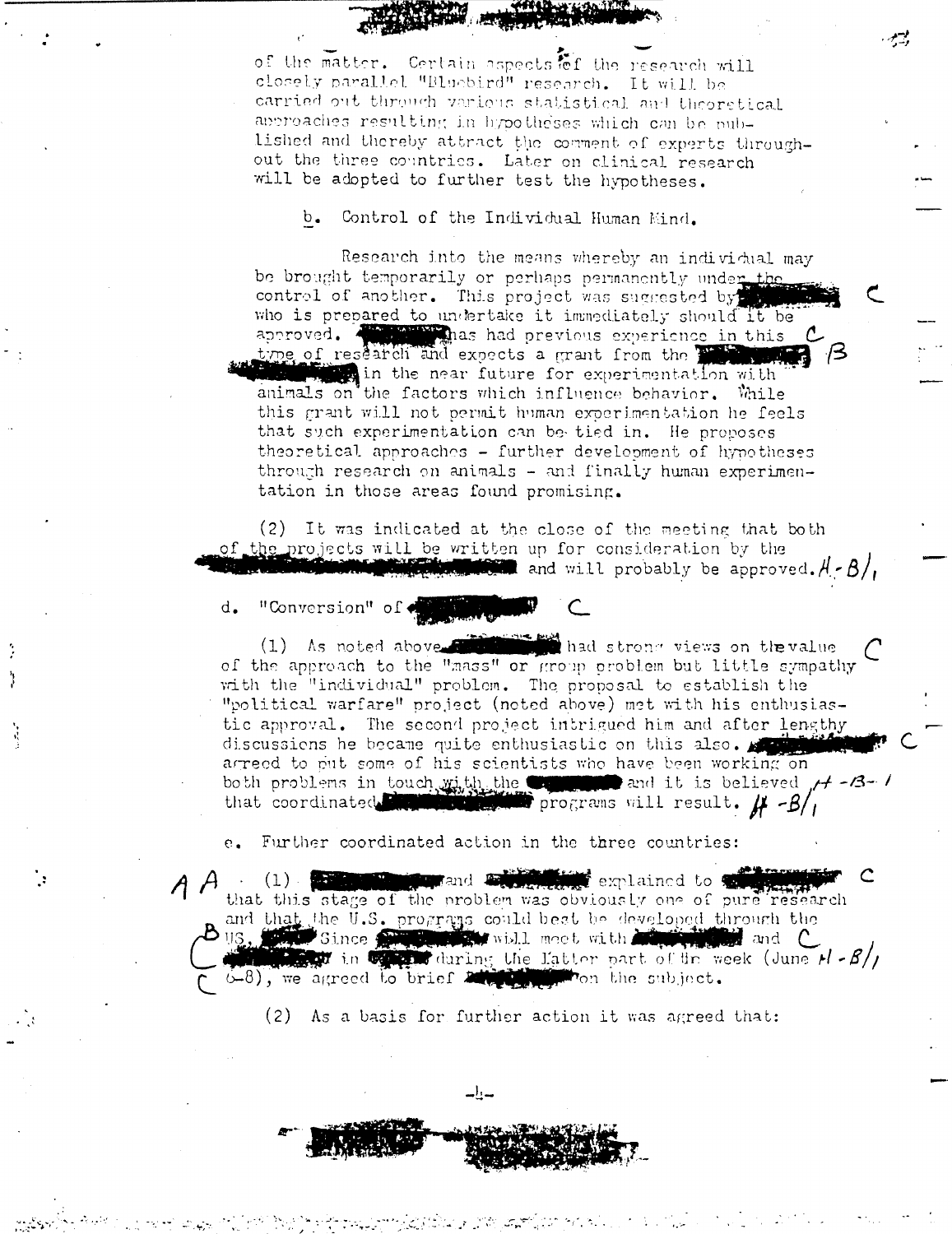a. A follow-up meeting of representatives from the  $H - B - I$ would be held in the near future, probably in Washington during July, 1951 - exact date, time and place to be determined by **and the set of the set of the set of the set of the set of the set of the set of the set of the set of the set of the set of the set of the** the coming meeting.

 $H - B - I$  b. will assemble all available information on individuals who have been in the hands of Soviet or Satellite interrorators. This information to be exchanged and to be used for further contact with individuals where necessary, the ultimate use of the data to be in assembling statistics for research.

 $c$ . The **Community** or our and relatively firm and will  $H \cdot B/I$ undoubtedly no forward on the basis outlined above. As the U.S. programs are developed under the  $\mathbb{Z}$  they can be  $R$ tied in where they are of mutual interest.

4. Conclusions and Recommendations:

The **Communicate** representatives were fully acquainted with the  $H - B$  $\alpha$ . problem and were carefully selected to provide a balance of scientific competence to the discussions. While  $\beta$ , in particular, indicated  $\beta$ a keen understanding of the "Bluebird" problem, and was obviously. interested in conducting research orggrans in connection with it. With the backing of the state of the state of the state of the state of the state of the state of the state of the state of the state of the state of the state of the state of the state of the state of the state of the sta of interest and activity which will be of the utmost value in the testing of various hypotheses as to control of the human mind.

b. All present agreed that there has been no conclusive evidence. either from reports on Soviet activities or in Western resparch, to indicate that new or revolutionary orogress has been made in this field. The Soviet pattern is remarkably similar to the age-old methods of interrogation - with only minor refinements toward inducing cooperation. At the same time, full investigation of all Soviet cases is essential and basic research in the field is most important because of the importance of this matter in connection with cold war operations. Even though no radical discoveries are made, even small gains in knowledge will justify the effort expended.

c. No mention was made of the operational intelligence aspects or the actual use of new discoveries by the Western Powers. The aims of the meeting were primarily toward defining areas of pure recearch with no consideration of anytimachiate operational developments.

d. Eccanse of the above, U.S. interests can best be served by channeling our contacts through the street with the town the primer as Decause of the close relationship between the nucleus this can be handled quite conveniently and a clear separation between the intelligence and the research aspects can be established. It will